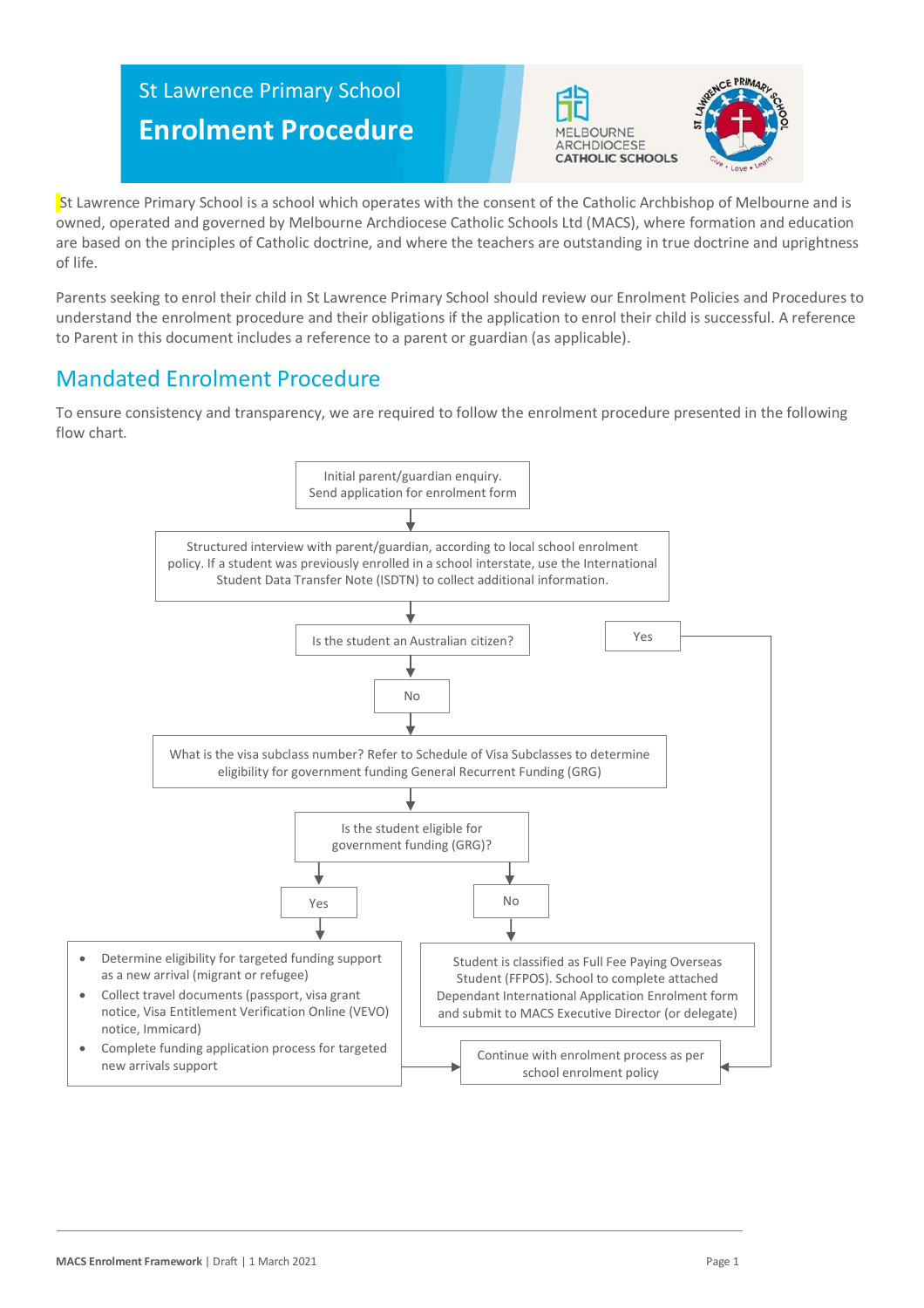## **Children under the minimum school entry age and pre-Prep programs**

#### *Exemption for enrolment under minimum school entry age*

Under the *Education and Training Reform Act 2006*, schooling is compulsory for students aged between 6 and 17 years unless an exemption from attendance has been granted. Victorian children are eligible to commence school if they are **5 years of age on 30 April** in the year they start school. If a parent/guardian is seeking to enrol their child in a school at a younger age, a minimum age exemption is required. Exemptions are the exception rather than the norm and will only be granted when commencement of formal education is deemed to be in the child's best interests. Enrolment can only proceed with written approval by the MACS Executive Director (or the delegate of the MACS Executive Director) subject to the following Minimum Age Exemption Application Criteria:

#### *Minimum Age Exemption Application Criteria*

- 1. Suitable academic ability as evidenced by cognitive assessment documenting a ≥ 130 Full Scale IQ (2 standard deviations or more above the mean).
- 2. Evidence of enrolment in formal schooling and attendance for more than one term at an interstate or overseas school (not pre-school), and transfer documentation including evidence of appropriate academic achievement.
- 3. The student will be aged at least 4 years 6 months on or before 30 April in the year they commence school as evidenced by a birth certificate or passport (in addition to meeting criteria 1 or 2).
- 4. Evidence from childcare, kindergarten, allied health or other relevant professionals that support early age entry and the detrimental impacts to the longer term interests of the child were they not to attend school.

To apply for a minimum age exemption application:

- 1. The parent/guardian should contact the Principal to seek advice about the minimum ageexemption procedure. Note additional support (e.g. an interpreter) can be provided upon request.
- 2. The Principal will determine if there is sufficient evidence to meet the aforementioned Minimum Age Exemption Application Criteria.
- 3. The Principal will submit an application to the MACS Executive Director for approval by the Executive Director or a delegate. The application should include:
	- minimum Age Exemption Application form
	- supporting letter from the parent(s)/guardian(s) requesting an exemption for enrolment under minimum school entry age
	- supporting documentation from appropriate health or educational professionals detailing cognitive assessment results (IQ at or above 130) and substantive reasons for early school entry
	- if relevant, evidence of enrolment in formal schooling and attendance for more than one term at an interstate or overseas school (not pre-school), and transfer documentation including evidence of appropriate academic achievement (e.g. school report).

#### *Pre-Foundation programs*

These Procedures do not support the promotion of pre-Prep/Foundation programs which provide two years of schooling at the Foundation level. Indeed, repetition of a school year at any level has not been proven to create the opportune conditions for future learning development, is often detrimental to future progress and not recommended. A child's perceived lack of 'readiness' for school in the Foundation year may be caused by developmental needs, which would be better identified and addressed through flexible arrangements that cater for the needs of every child from the point of school entry, i.e. the Foundation year.

#### *Year 7 enrolment*

In enrolling students at Year 7, secondary schools that share priority parishes are required to collaborate to ensure all applicants are offered a place at a secondary MACS school. Collaboration aims to be open and transparent and consistent with local school enrolment policies and practices. Secondary schools must comply with the upper limit ceiling for Year 7 enrolments for each MACS school, and take into account the priority parishes for each school together with the agreed timeline for the Year 7 enrolment procedure.